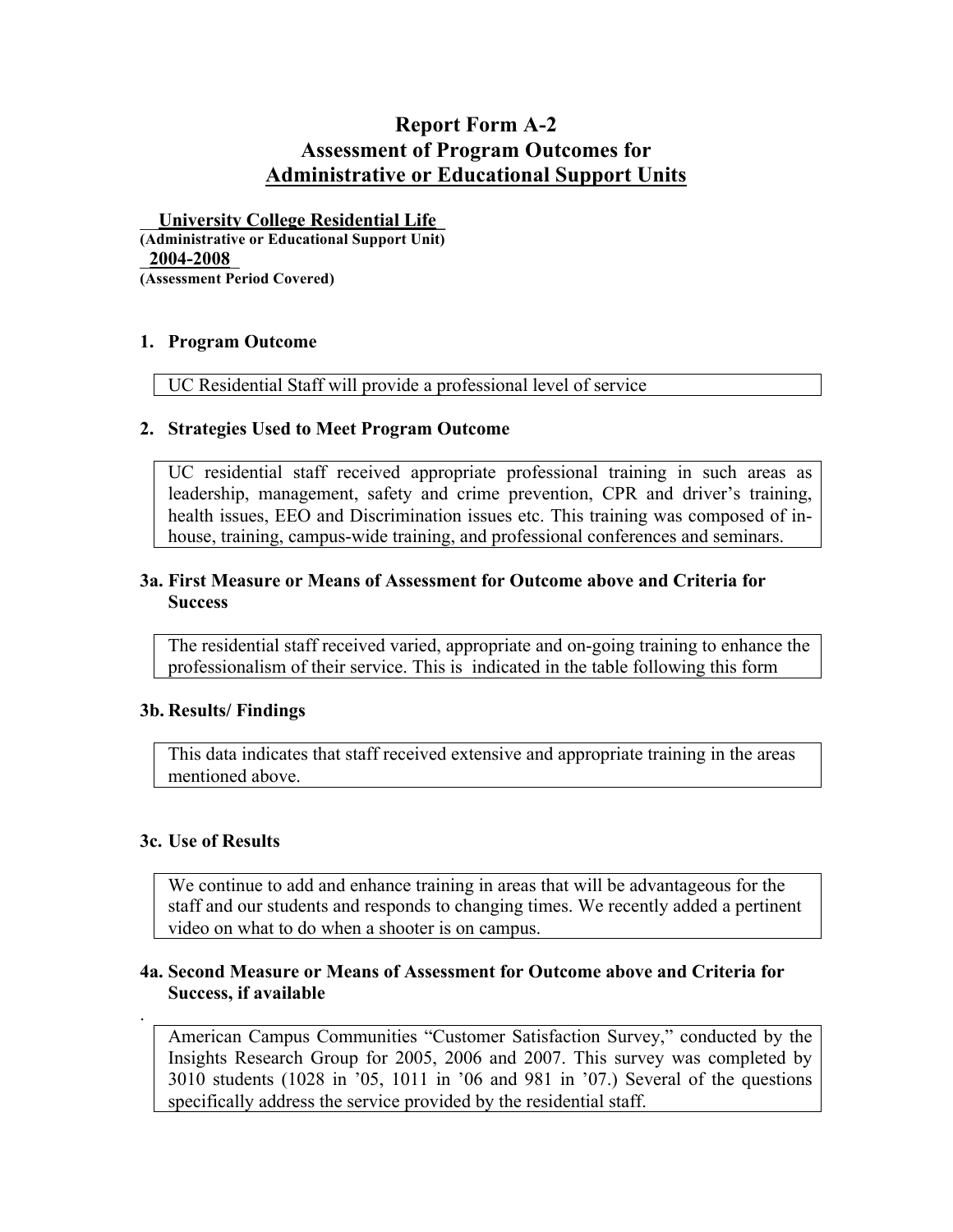# **4b. Results/ Findings**

The Survey indicated that the Residential Staff has provided a professional level of service. In the area of "Overall Satisfaction with the Key Service Area of Residential Staff," 72.7% agreed they were satisfied or very satisfied; 72.5% also agreed they were satisfied or very satisfied with the "Level of Respect Shown the Students by the Staff," and 73.2 % were satisfied or very satisfied with the "the Level of Care and Concern Staff Shows Residents." 73.4% of the students were satisfied or very satisfied with the "Academic Focus of the Community;" and 76.3% were satisfied or very satisfied with the "Community Spirit."

# **4c. Use of Results**

We continue to maintain and enhance the professionalism of the Residential staff, by expanding training and focusing on the use of technology to keep students and staff better informed. We have continued to train students to show respect and concern for residents and we have enhanced the Fall Resident Appreciation Week and Spring-Bling for the Residents.

# **5. Documentation**

This documentation is located in the University College Academic Advisement Center. Copies reside with the Director of University College (Rm #1) and the Assistant Director for Residential Life (Rm #8).